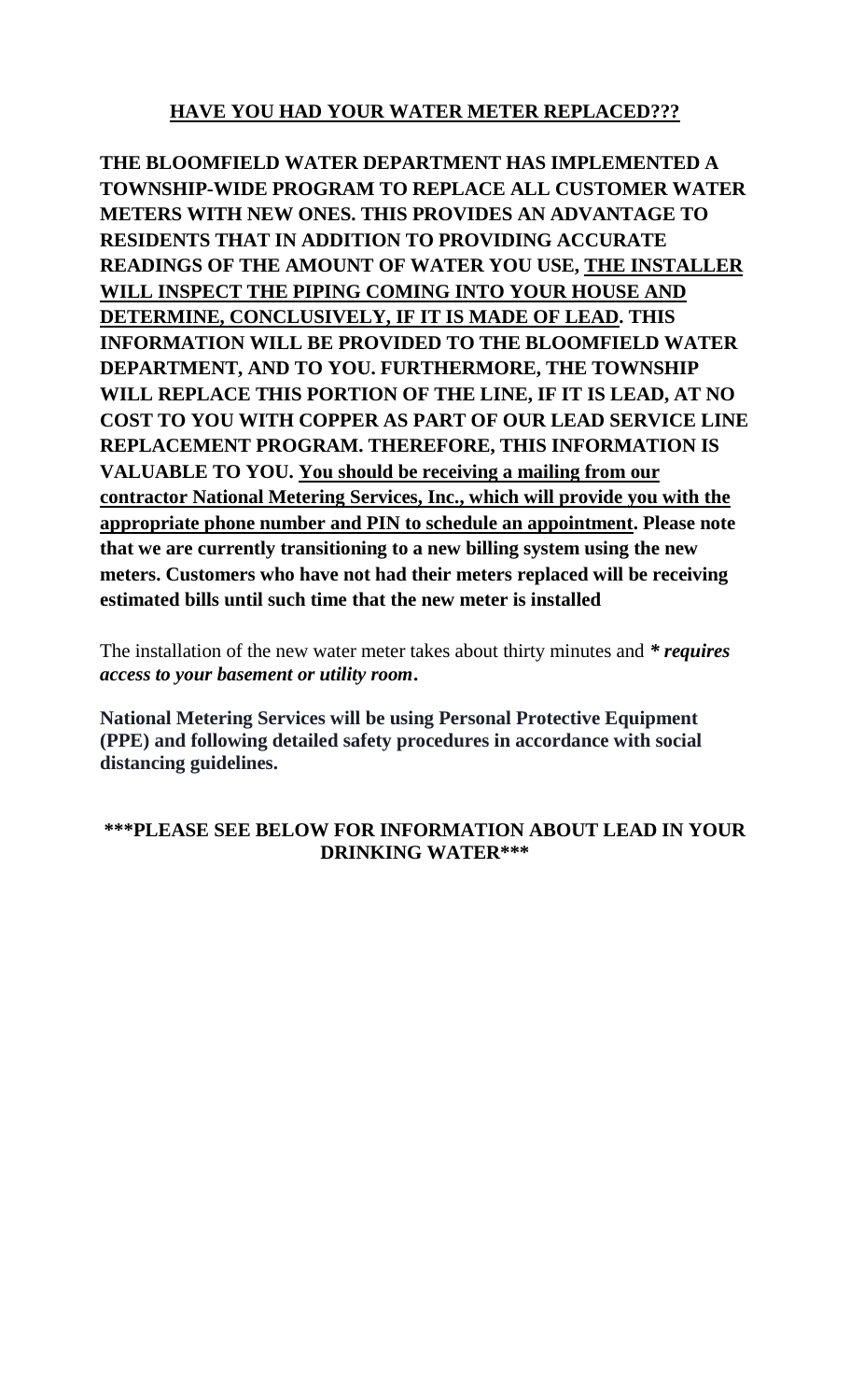## **IMPORTANT INFORMATION ABOUT LEAD IN YOUR DRINKING WATER**

#### **February 2021**

Contact us at 973-680-4009 to obtain a translated copy of the public education materials or to request assistance in the appropriate language.

#### **"INFORMACIÓN IMPORTANTE SOBRE EL PLOMO EN EL AGUA POTABLE**

#### **Enero de 2021**

Comuníquese con nosotros al 973-680-4009 para obtener una copia traducida de los materiales de educación pública o para solicitar asistencia en el idioma apropiado.

The Bloomfield Water Department has been continually sampling for lead in its drinking water. Our system recently failed to collect drinking water samples from the proper and most vulnerable sampling locations; and therefore, we could not determine if there are elevated levels of lead in the drinking water. Lead can cause serious health problems, especially for pregnant women and young children. Please read this information closely to see what you can do to reduce lead in your drinking water.

This notice is being distributed to you and all customers of the Bloomfield Water Department as a regulatory requirement. Under the Code of Federal Regulations for the Control of Lead and Copper, 40 CFR Part 141 Subpart I, Bloomfield Water Department is required to routinely sample for lead and copper at a minimum number of locations based on the population served.

The 90th percentile value for our water system for 2 previous monitoring periods are provided in the table below. The action level for lead is 15 parts per billion. The action level is the concentration of a contaminant which, if exceeded, triggers treatment or other requirements which a water system must follow. The Bloomfield Water Department did not exceed this level in the 3 previous monitoring periods; however, Bloomfield Water Department did not collect the proper number of lead and copper samples (60) from sites that meet the requirements of the Lead and Copper Rule (i.e., sampling sites with the greatest risk of lead exposure from drinking water) and an accurate 90th percentile value could not be calculated for the July 1 to December 31, 2019 and January 1 to June 30, 2020 monitoring periods. The Bloomfield Water Department did not exceed the action level for the July 1 to December 31, 2020 monitoring period (8.8 parts per billion out of 67 acceptable samples).

| <b>Monitoring Period</b>    | <b>Result in parts per</b><br>billion | <b>Acceptable Number of Collected</b><br><b>Samples</b> |
|-----------------------------|---------------------------------------|---------------------------------------------------------|
| January 1 to June 30, 2020  | 5 Q                                   | 36                                                      |
| July 1 to December 31, 2019 |                                       | 40                                                      |

Results can be found on our website and on NJDEP Drinking Water Watch (www9.state.nj.us/DEP\_WaterWatch\_public/index.jsp) by simply typing Bloomfield Water Department in the search window ("Water System Name"). This link is also available on the Bloomfield Township website at [www.bloomfieldtwpnj.com/454/Water-Advisories-Information.](http://www.bloomfieldtwpnj.com/454/Water-Advisories-Information)

#### **What Does This Mean?**

Under the authority of the Safe Drinking Water Act, the United States Environmental Protection Agency (EPA) set the action level for lead in drinking water at 15 parts per billion. This means utilities must ensure that water from the taps used for human consumption do not exceed this level in at least 90 percent of the sites sampled (90th percentile result). Our water system's most recent 90th percentile result at 8.8 parts per billion does not exceed the action level. The action level is *the concentration of a contaminant which, if exceeded, triggers treatment or other requirements which a water system must follow.* If water from the tap does exceed this limit, then the utility must take certain steps to correct the problem. Because lead may pose serious health risks, the EPA set a Maximum Contaminant Level Goal (MCLG) of zero for lead. The MCLG is *the level of a contaminant in drinking water below which there is no known or expected risk to health. MCLGs allow for a margin of safety.*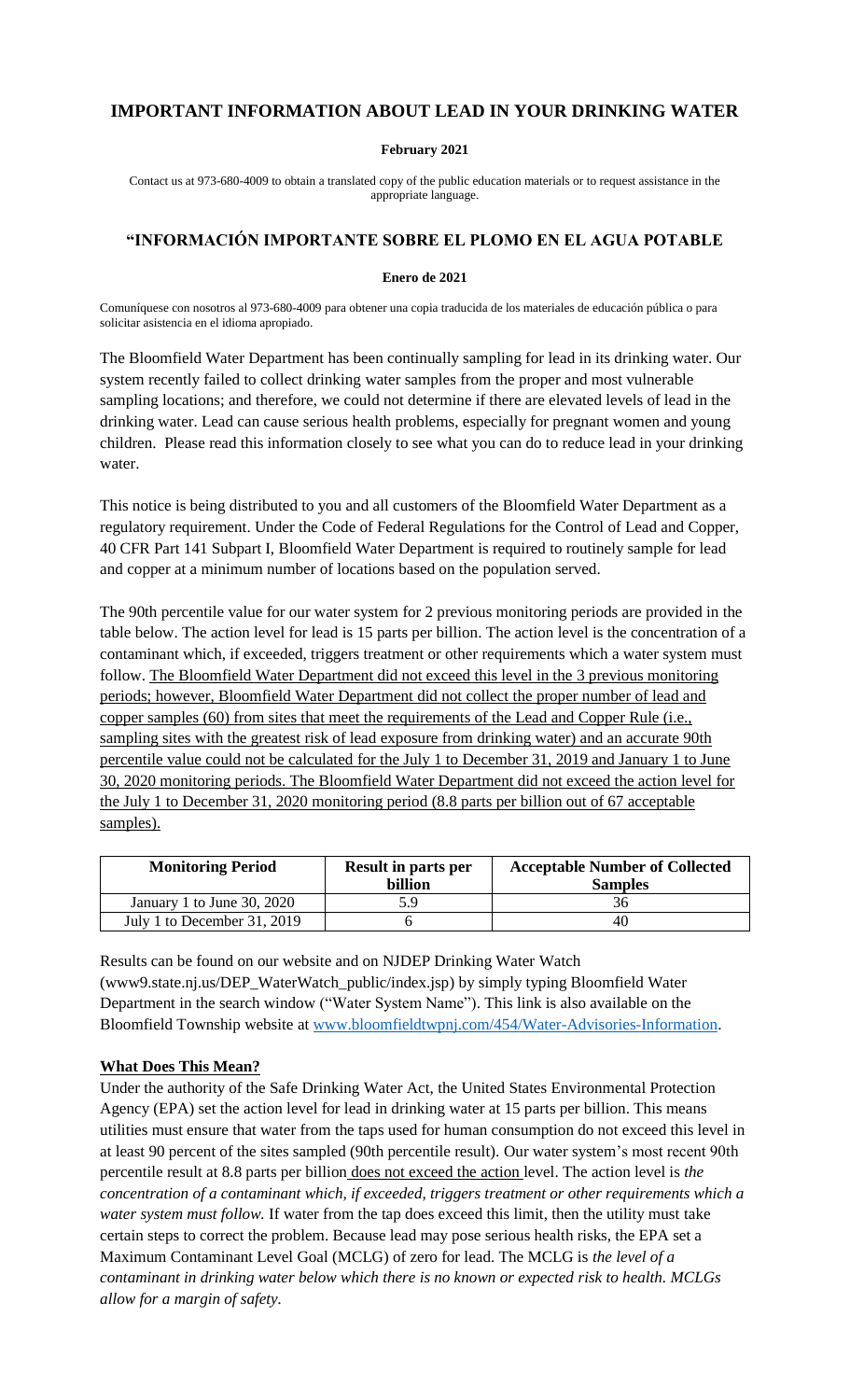### **Health effects of Lead**

Lead can cause serious health problems if too much enters your body from drinking water or other sources. It can cause damage to the brain and kidneys and can interfere with the production of red blood cells that carry oxygen to all parts of your body. The greatest risk of lead exposure is to infants, young children and pregnant women. Scientists have linked the effects of lead on the brain with lowered IQ in children. Adults with kidney problems and high blood pressure can be affected by low levels of lead more than healthy adults. Lead is stored in the bones, and it can be released later in life. During pregnancy, the child receives lead from the mother's bones, which may affect brain development.

In other words, it is the fetus that is at risk because developing fetuses receive lead from the mother's bones. Children and fetuses absorb more lead into their bodies than adults and are more susceptible to its effects on brain development; however, most children with elevated blood lead levels do not exhibit any symptoms, but effects may appear later in life.

#### **Sources of Lead**

Lead is a common metal found in the environment. Drinking water is one possible source of lead exposure. The main sources of lead exposure are lead-based paint and lead-contaminated dust or soil. In addition, lead can be found in certain types of pottery, pewter, brass fixtures, cosmetics, imported spices and other food. Other sources include exposure in the workplace and exposure from certain hobbies like shooting ranges and fishing (lead can be carried on clothing or shoes). Lead is found in some toys, some playground equipment, and some children's metal jewelry. *Tip: Wash your children's hands and toys often as they can come into contact with dirt and dust containing lead.*

Lead is unusual among drinking water contaminants in that it seldom occurs naturally in water supplies like rivers and lakes. Lead enters drinking water primarily as a result of the corrosion, or wearing away, of materials containing lead in the water distribution system and household plumbing. These materials include lead-based solder used to join copper pipe, brass and chrome-brass faucets, and in some cases, pipes made of or lined with lead.

When water remains in contact with lead pipes or plumbing materials containing lead over time, the lead may dissolve into your drinking water. **This means the first water drawn from the tap in the morning, or later in the afternoon if the water has not been used all day, may contain elevated levels of lead.**

- Homes and buildings in New Jersey built before 1988 are more likely to have lead pipes and/or lead solder.
- Service lines, which may also contain lead, are the individual pipes that run from the water main in the street to a home or building and consist of two portions. The first portion is the section of the service line from the water main to the curb stop and the second portion is the section from the curb stop to the home. Ownership of the service line varies by water system, but for Bloomfield Water Department the service line is owned partially by the water system and property owner.

Brass faucets, fittings, and valves, including those advertised as "lead-free", may also contribute lead to drinking water. The law currently allows end-use brass fixtures, such as faucets, that contain a maximum of 0.25 percent lead to be labeled as "lead free". However, prior to January 4, 2014, "lead free" allowed up to 8 percent lead content of the wetted surfaces of plumbing products including those labeled National Sanitation Foundation (NSF) certified. Consumers should be aware of their current fixtures and take appropriate precautions.

EPA estimates that 10 to 20 percent of a person's potential exposure to lead may come from drinking water. Infants who consume mostly formula mixed with lead-containing water may receive 40 to 60 percent of their exposure to lead from drinking water. When there are elevated levels of lead in your water, drinking water is likely to be a more important source of exposure.

#### **Steps you can take to reduce exposure to lead in drinking water**

**1. Determine if you have lead service line or interior lead plumbing or solder.**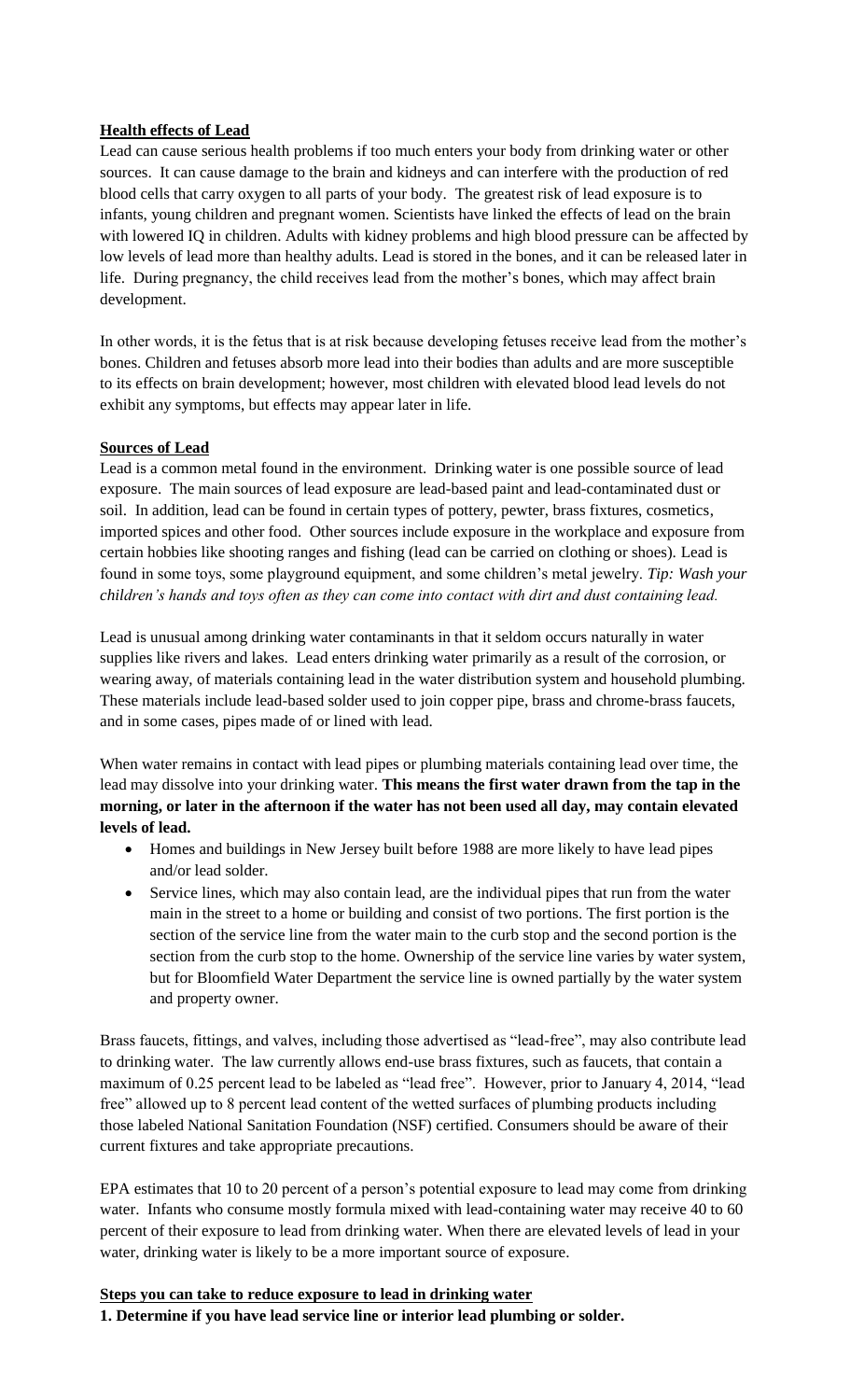Property owners are encouraged to check their portion of the service lines for lead and we are asking you to contact us at 973-680-4009 if a lead service line is identified so, we can update our records. If your home/building was constructed prior to 1988, it is also important to determine if interior lead solder or lead pipes are present. You can check yourself, hire a licensed plumber, or check with your landlord. The Township has implemented a program to examine customer service lines for the presence of lead. If such lines are uncovered, they will be removed by the Bloomfield Water Department at no cost to the property owner when a construction contact is awarded later this year.

**2. Replace plumbing fixtures and service lines containing lead**. If there is a lead service line, replace it in full, from main to home. Contact 973-680-4009 or e-mail at [engineering@bloomfieldtwpnj.com](mailto:engineering@bloomfieldtwpnj.com) to learn more about replacing the lead service line on your property. The Bloomfield Water Department will replace lead service lines at no cost to the resident if they are discovered during routine construction or whenever a lead sample is returned with a level above 15 parts per billion. If the service line from the house to the curb (i.e., owned by property owner) is discovered to be lead, the township will also replace it at no cost to the resident.

Replace brass faucets, fittings, and valves that do not meet the current definition of "lead free." The current definition went into effect January 4, 2014; therefore, any "lead free" plumbing materials purchased and/or installed prior to that date should be discarded or replaced. Visit the NSF website at www.nsf.org to learn more about lead-containing plumbing fixtures.

**3. Run the cold water to flush out lead**. Let the water run from the tap before using it for drinking or cooking any time the water in the faucet has gone unused for more than six hours. The longer the water resides in plumbing the more lead it contains. Flushing the tap means running the cold-water faucet for about 15-30 seconds. Although toilet flushing or showering flushes water through a portion of the plumbing system, you still need to flush the water in each faucet before using it for drinking or cooking. Flushing tap water is a simple and inexpensive measure you can take to protect your health. It usually uses less than one gallon of water. **For those with lead service lines or until you determine if you are served by one, let the water run from the tap longer based on the length of the lead service line and the plumbing configuration in your home. In other words, the larger the home or building and the greater the distance to the water main (in the street), the more water it will take to flush properly.**

**4. Use cold water for cooking and preparing baby formula**. Because lead from lead-containing plumbing materials and pipes can dissolve into hot water more easily than cold water, never drink, cook, or prepare beverages including baby formula using hot water from the tap. If you have not had your water sampled or if you know or suspect you have a lead service line it is recommended that bottled or filtered water be used for drinking and preparing baby formula. If you need hot water, draw water from the cold tap and then heat it.

**5**. **Do not boil water to remove lead**. Boiling water will not reduce lead.

**6. Use alternative sources or treatment of water**. If there is confirmed or suspected leadcontaining materials, such as lead service lines and/or interior lead plumbing or lead solder, in your home or building, you may consider purchasing bottled water or a water filter. Be sure the filter is approved to reduce lead or contact NSF International at 1-800-NSF-8010 or [www.nsf.org](http://www.nsf.org/) for information on performance standards for water filters. Be sure to maintain and replace a filter device in accordance with the manufacturer's recommendations.

Water softeners and reverse osmosis units will remove lead from water but can also make the water more corrosive to lead solder and plumbing by removing certain minerals; therefore, the installation of these treatment units at the point of entry into homes with lead plumbing should only be done under supervision of a qualified water treatment professional.

**7. Remove and clean aerators/screens on plumbing fixtures.** Over time, particles and sediment can collect in the aerator screen. Regularly remove and clean aerators screens located at the tip of faucets and remove any particles.